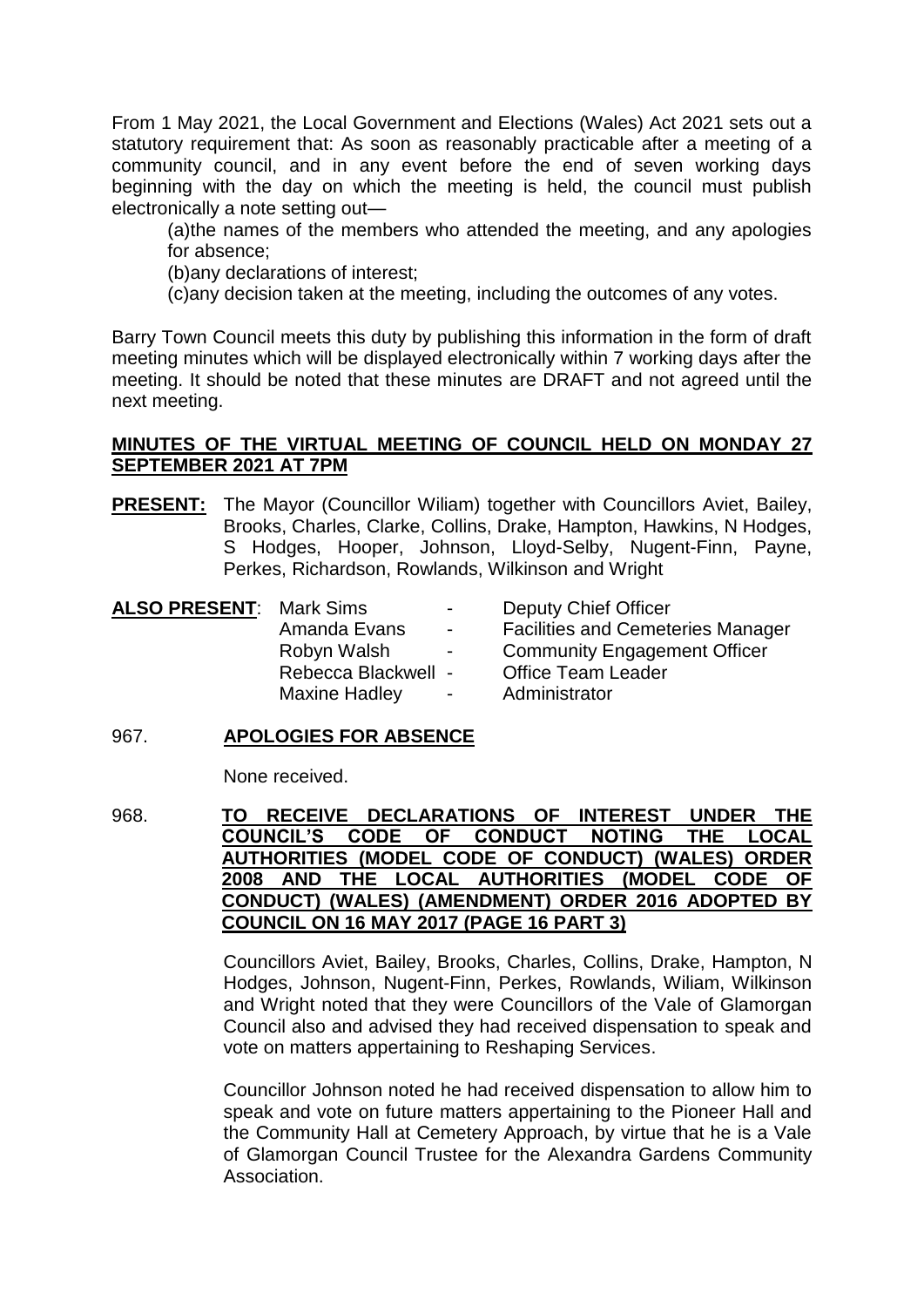Councillor Rowlands noted he has been granted dispensation to speak only at all meetings of Barry Town Council on matters relating to the Youth Forum and the impact of the Forum on restructuring of the Youth Service and financial arrangements.

Councillor Payne wished to make a declaration in the event of discussions relating to Youth services due to being the Vice Chair of the Youth Forum. Councillor Charles also wished to make the same declaration due to being a link Councillor on Barry Youth Council.

### 969. **WELL-BEING OF FUTURE GENERATIONS (WALES) ACT 2015**

It was noted that this Act sets out the requirement for a public body to act in a manner which seeks to ensure **that the needs of the present are met without compromising the ability of future generations to meet their own needs.**

In order to act in that manner, a public body must take account of the following things:

- (a) the importance of balancing short term needs with the need to safeguard the ability to meet long term needs, especially where things done to meet short term needs may have detrimental long term effect;
- (b) the need to take an integrated approach, by considering how—

(i) the body's well-being objectives may impact upon each of the wellbeing goals:

(ii) the body's well-being objectives impact upon each other or upon other public bodies' objectives, in particular where steps taken by the body may contribute to meeting one objective but may be detrimental to meeting another;

(c) the importance of involving other persons with an interest in achieving the well-being goals and of ensuring those persons reflect the diversity of the population of the part of Wales in relation to which the body exercises functions;

(d) how acting in collaboration with any other person (or how different parts of the body acting together) could assist the body to meet its wellbeing objectives, or assist another body to meet its objectives;

(e) how deploying resources to prevent problems occurring or getting worse may contribute to meeting the body's well-being objectives, or another body's objectives.

# **RESOLVED: That the Well-being of Future Generations (Wales) Act 2015 be noted.**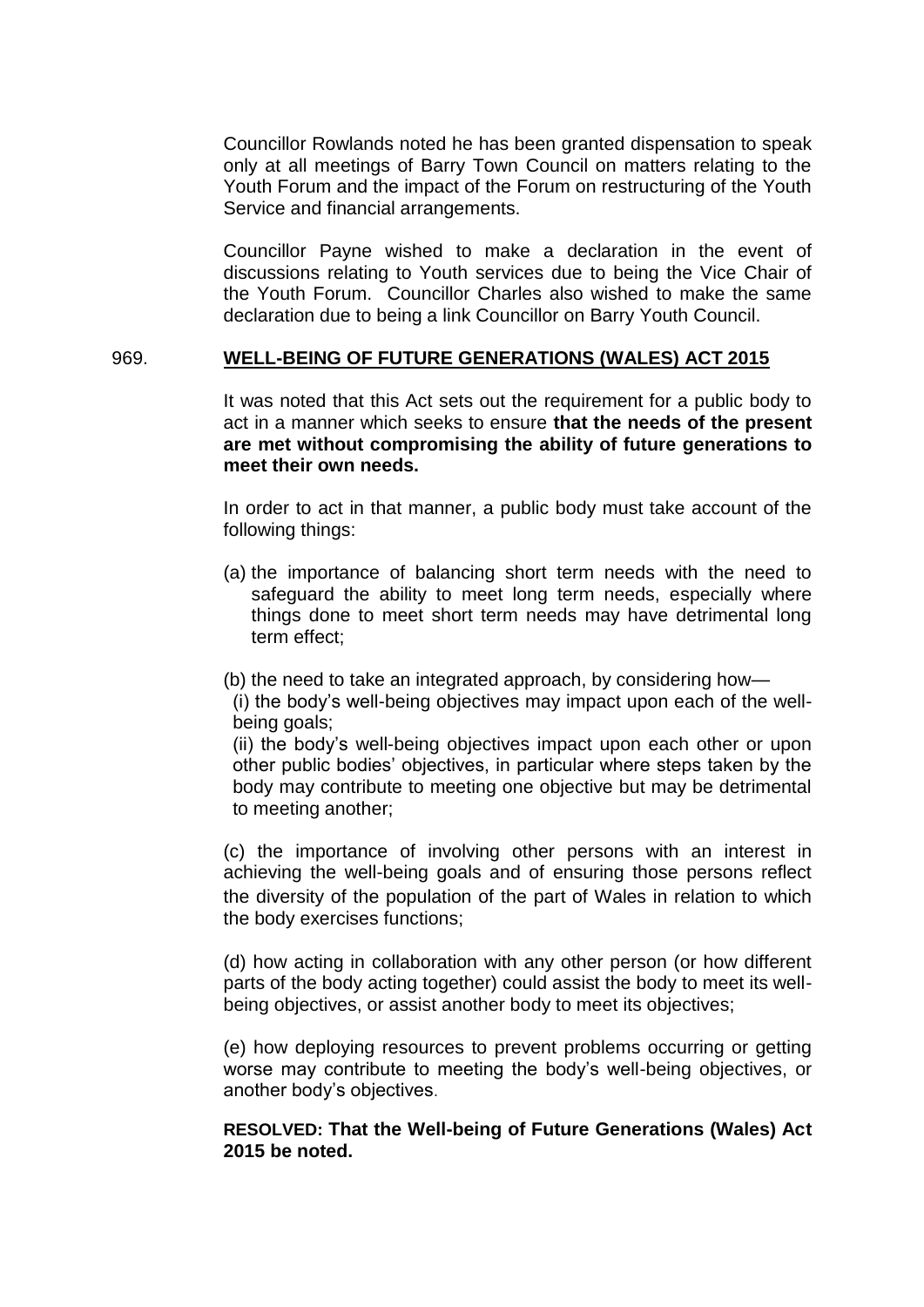# 970. **TO APPROVE AND SIGN THE MINUTES OF FULL COUNCIL HELD ON MONDAY 19 JULY 2021**

Councillor Lloyd-Selby wished to clarify the points she made in relation to minute no. 958 whereby she requested clarification on the wearing of masks in the Chamber as Councillors were not wearing masks during the meeting and also to clarify whether standing to address Council was necessary during this time and that the risk assessment needed to be clear on these points.

Councillor S Hodges suggested that the standing order which relates to members addressing Council during the meeting be suspended until the restrictions have been lifted or changed.

# **RESOLVED:**

- **1. That the minutes of Full Council held on Monday 19 July 2021 are approved and signed as a correct record.**
- **2. That Standing Order 3(j) be suspended until further notice.**

# 971. **TO RECEIVE COMMUNICATIONS FROM THE MAYOR**

The Mayor advised members that it had been a busy time attending various events including a pizza and chat with Barry Youth Council, an awareness event held by Metalidads at Whitmore Bay, an event at the Well-Bean Café which he was invited by Councillor Payne, a Demon Drink event held at Craft Republic which was hosted by Councillor N Hodges and an open house event hosted by Councillor Clarke and Janet Clarke at their home at The Court, Mount Pleasant, Cadoxton. The Mayor gave special thanks to Gareth Tyley (Historical Consultant and Archaeologist), Councillors N and S Hodges (security), Stephen Lord (refreshments), Paul Ripoll (French Pastry Chef), Carole Newman (extra security) and Barry Town Council's Cemetery Team who assisted with the gazebo, which also raised money for his charities. He also attended a Battle of Britain event organised by Howard Provis which was very moving, an open water swim hosted by former Councillor Alison Woolcock which promoted mental health and wellbeing, he had meetings with his charities and the Royal British Legion about Remembrance Sunday and attended the Beach Volleyball finals.

He also advised that his Mayor on the Square events have again proved popular meeting real people and thanked the Engagement and Events Team for all their hard work organising the events.

Finally, he thanked all who attended his Civic Service which was held at the Tabernacle Church where his children were able to perform and the service was translated into Welsh. He advised that the reception was held in Art Central where the work of children who took part in 'A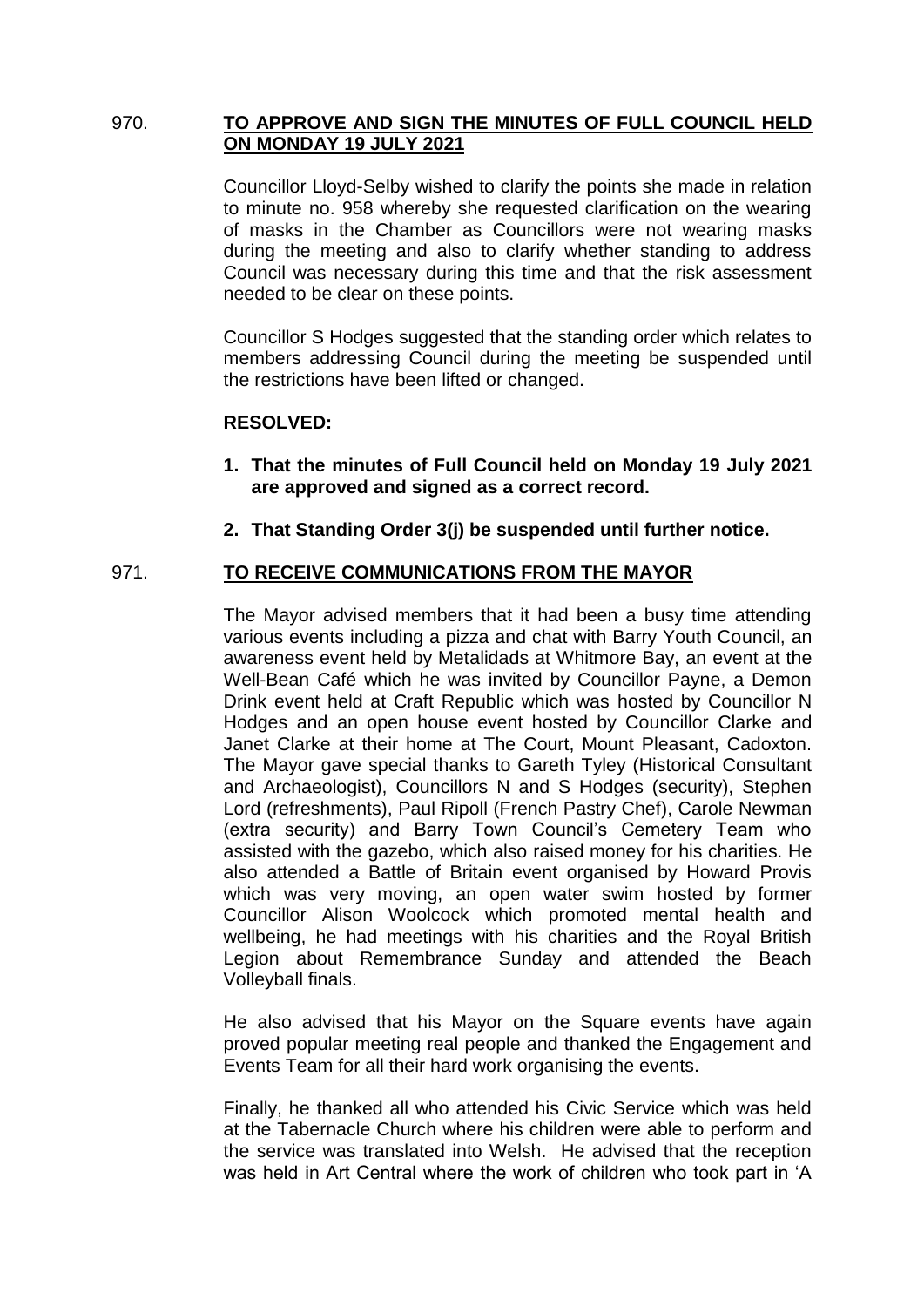Summer of Fun' and David Miles Board was on display. He thanked all the staff who were involved, the Photographer Kyle who took photos and recorded the event.

Councillor Brooks said it was lovely to hear of all the events but asked if all Councillors could receive invitations to the Mayors fundraising events. The Community Engagement Officer advised that the events the Mayor had attended had been organised by external sources.

## **RESOLVED that communications from the Mayor be received and noted.**

# 972. **TO CONSIDER QUESTIONS FROM COUNCILLORS (STANDING ORDER 3 (E) REFERS)**

Councillor Nugent-Finn requested to discuss the flag pole application proposed by Cadoxton Conservation Group. The Mayor advised that this could be discussed under the minutes of the Innovation Working Group at agenda item 15.

# 973. **TO CONSIDER QUESTIONS/COMMENTS FROM MEMBERS OF THE PUBLIC (STANDING ORDER 3 (F) REFERS)**

None were received.

# 974. **TO CONSIDER MOTIONS SUBMITTED BY COUNCILLORS**

None were received.

# 975. **TO RECEIVE THE NOTES OF AN INFORMAL DISCUSSION OF THE SHOP LOCAL BARRY ADVISORY COMMITTEE HELD ON 2 AUGUST 2021 AND TO GIVE CONSIDERATION TO ANY RECOMMENDATIONS THEREIN**

Councillor Perkes advised that a decision had to be made in relation to the financial implications of the Shop Local social media which was dealt with under urgent actions.

**RESOLVED: That the notes of the informal discussion of the Shop Local Barry Advisory Committee held on 2 August 2021 be received and noted.**

# 976. **TO RECEIVE AND NOTE THE MINUTES OF THE PLANNING COMMITTEE HELD ON 20 JULY AND 1 SEPTEMBER 2021 AND TO GIVE ANY CONSIDERATION TO ANY RECOMMENDATIONS THEREIN**

**RESOLVED: That the minutes of the Planning Committee meetings held on 20 July and 1 September 2021 be received and noted.**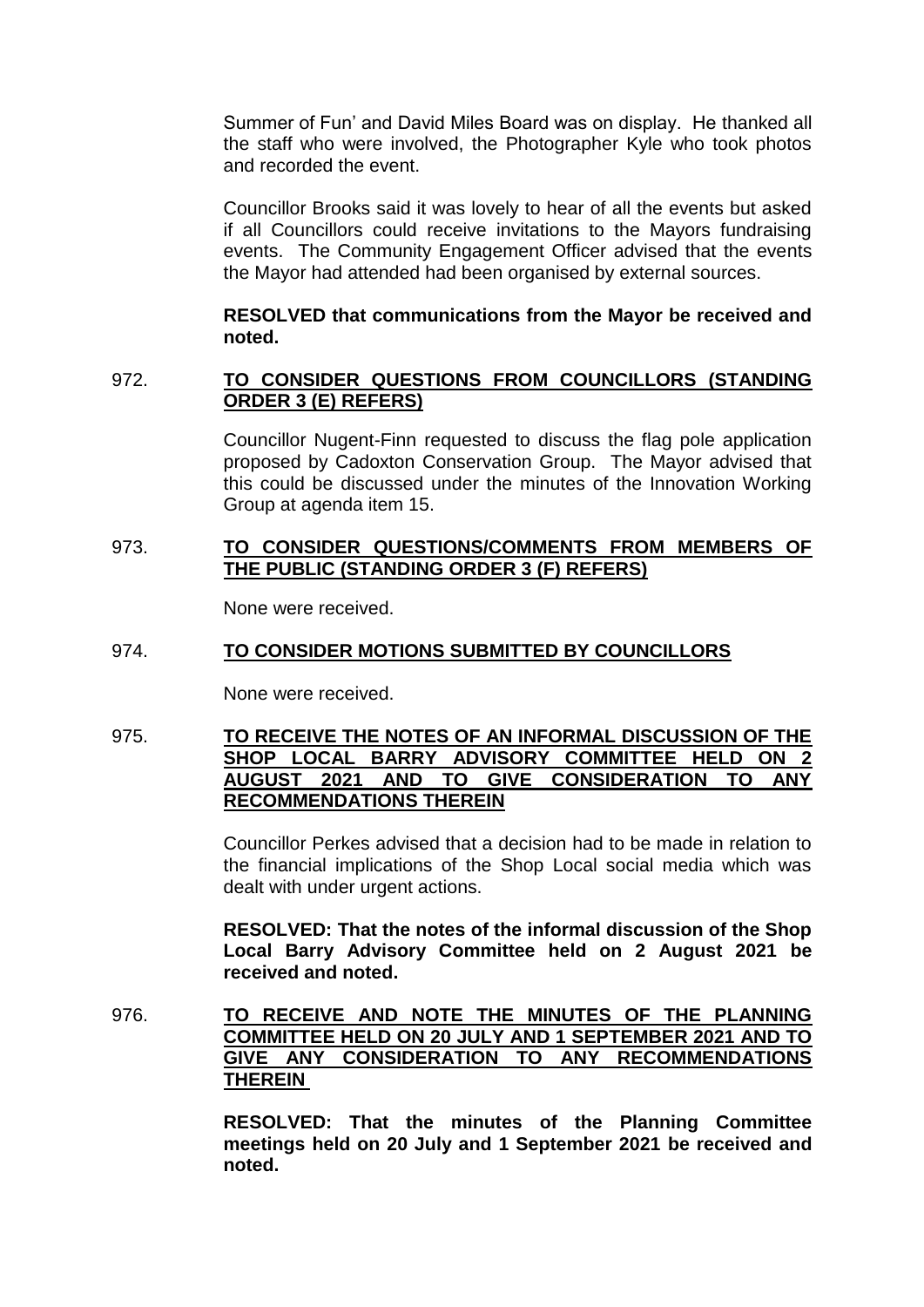# 977. **TO RECEIVE AND NOTE THE MINUTES OF THE HALLS, CEMETERIES AND COMMUNITY FACILITIES COMMITTEE HELD ON 6 SEPTEMBER 2021 AND TO GIVE ANY CONSIDERATIONS TO ANY RECOMMENDATIONS THEREIN**

Councillor N Hodges advised that there are two recommendations to be considered and updated members in relation to the remaining burial spaces at Porthkerry Cemetery. Members agreed to the recommendations within the minutes.

### **RESOLVED:**

- **1. That the minutes of the Halls, Cemeteries and Community Facilities Committee held on 6 September 2021 be received and noted.**
- **2. That the Facilities and Cemeteries Manager contact the Vale of Glamorgan Council to discuss costings of the non-resident fees for Merthyr Dyfan Cemetery, if Porthkerry Cemetery is no longer available, as it is currently stands at triple the charge for non-residents of Barry**
- **3. That the Facilities and Cemeteries Manager keeps the Vale of Glamorgan Council updated in relation to burials and fees should the Cemetery become full and the need to use Merthyr Dyfan Cemetery, with full backing of committee members.**

978. **TO RECEIVE AND NOTE THE MINUTES OF THE SUSTAINABLE BARRY WORKING GROUP HELD ON 22 SEPTEMBER 2021 AND TO AND TO GIVE ANY CONSIDERATION TO ANY RECOMMENDATIONS THEREIN. ALSO TO NOTE THAT THE MEETING HELD ON 6 SEPTEMBER 2021 WAS INQUORATE AND DID NOT GO AHEAD** 

> In relation to the notes of the meeting held on 6 September, Councillor Clarke wished to note that the meeting was not inquorate as Councillors Drake and Payne had tried to attend virtually but there had been technical difficulties.

> Councillor Lloyd-Selby had concerns in relation to the minutes of the meeting held on 22 September as they do not reflect the meeting or the discussion that was had.

> Councillor Clarke provided members with an update, advising them that there is one recommendation for consideration which is to organise a meeting of the Innovation Working Group and to invite members of the Sustainable Barry Working Group to discuss the Local Places for Nature Collaboration Bid. Councillor Clarke also advised members on the donation of seeds from Fonmon Castle and advised that the Council will advertise on its social media platforms, with the Schools showing interest in having some. Councillor Wilkinson asked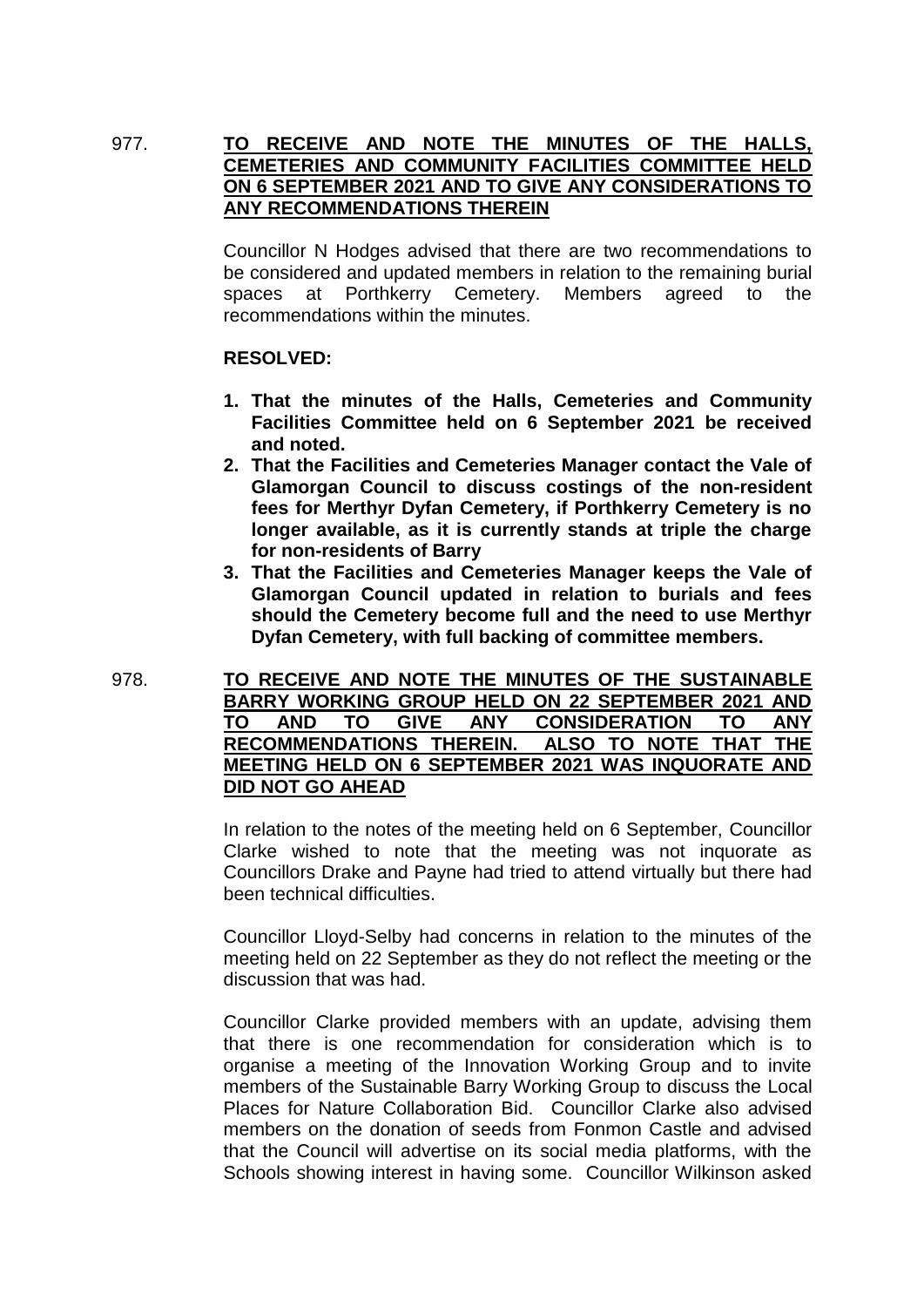if we need to seek permission from the Vale of Glamorgan Council to donate them to the schools, asked where will the seeds be stored and when will they have to be sown by.

Councillor Clarke advised that storage areas are being explored, ideally they should have been sown now but can be delayed until spring.

It was suggested that any amendments be discussed at the next Sustainable Barry Working Groups meeting.

**RESOLVED: That the minutes of the Sustainable Barry Working Group held in 22 September 2021 be received and noted and to also note the meeting held on the 6 September 2021 did not go ahead due to technical difficulties.** 

# 979. **TO RECEIVE THE NOTES OF AN INFORMAL MEETING THE COMMUNITY PLAN WORKING GROUP HELD ON 13 SEPTEMBER 2021 AND TO GIVE ANY CONSIDERATION TO ANY RECOMMENDATIONS THEREIN**

Councillor Brooks advised that in order for the Community Plan to be accepted it will require the involvement of the Vale of Glamorgan Council and it had been suggested to contact key officers to invite them to the next meeting of the Community Plan Working Group with the possibility of altering the date to accommodate.

Councillor S Hodges agreed with Councillor Brooks stating that it is important to have a good plan in place as it will be the next administration taking it forward.

Councillor Brooks advised that currently the membership is the three group leaders with the opportunity to nominate a substitute if they are unable to attend but advised that if substitutes are made, they should be consistent to enable the work to progress.

### **RESOLVED:**

- **1. That the notes an informal meeting of the Community Plan Working Group held on 13 September 2021 be received and noted.**
- **2. That the Community Engagement Officer invites representatives from the Vale of Glamorgan Council such as Tom Bowring, Marcus Goldsworthy and Phil Chappel noting that members are flexible in meeting dates.**
- **3. That if any one Group Leader was not able to attend the meetings of the Community Plan Working Group on a regular**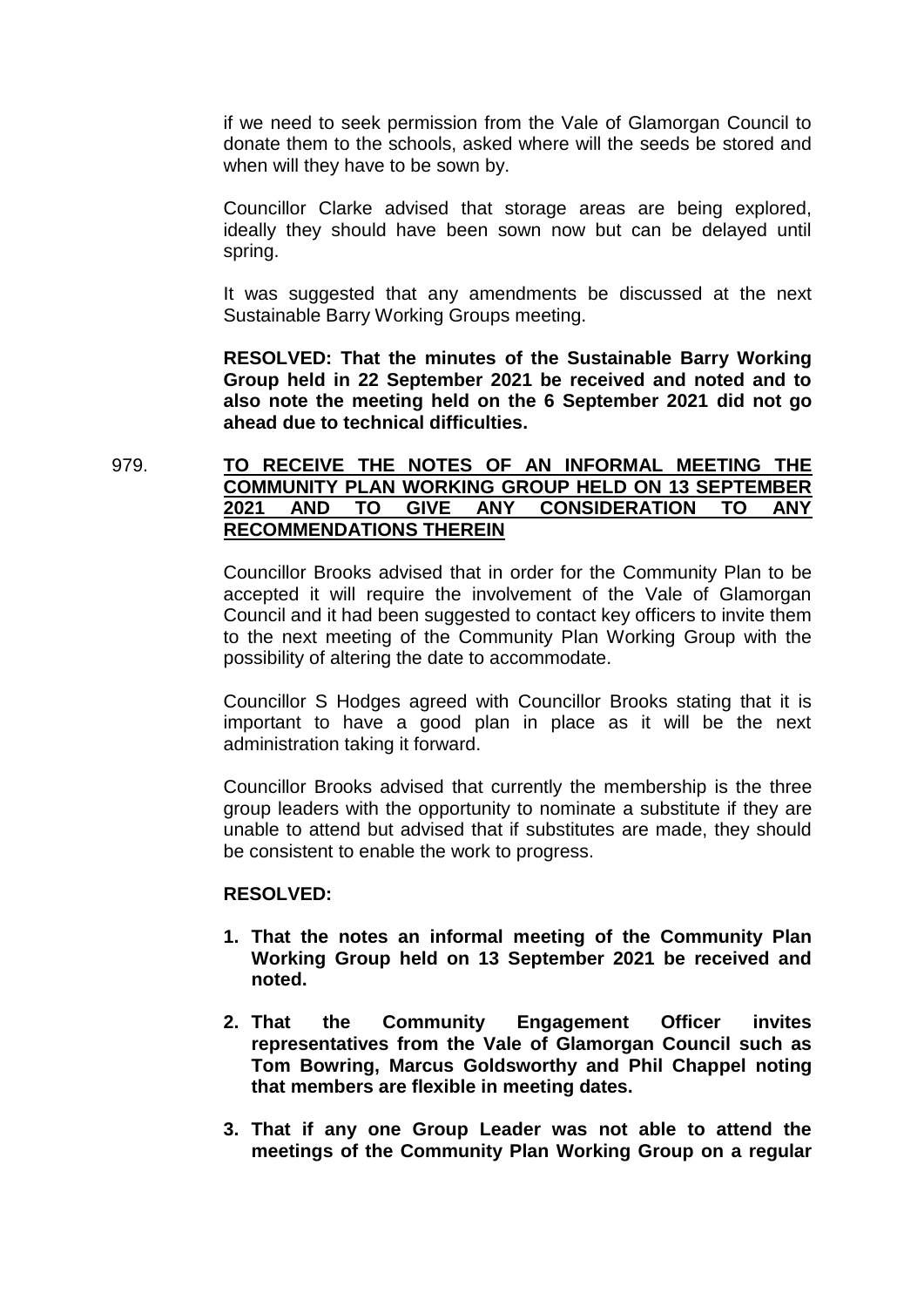**basis that they should nominate a substitute early so that continuity can be established.** 

**4. That the draft terms of reference be received and noted, noting that these may require amending once partner organisations had been established.** 

## 980. **TO RECEIVE AND NOTE THE MINUTES OF THE PERSONNEL COMMITTEE HELD ON 13 SEPTEMBER 2021 AND TO GIVE ANY CONSIDERATION TO ANY RECOMMENDATIONS THEREIN**

#### **RESOLVED:**

- **1. That the minutes of the Personnel Committee held on 13 September 2021 be received and noted.**
- **2. That an additional amount of £8,000 be added to the Sustainable Barry Initiative from the General Reserve to fund the role of the Sustainable Barry project Officer to be extended to 31 March 2022.**

# 981. **TO RECEIVE AND NOTE THE MINUTES OF THE INNOVATION WORKING PARTY HELD ON 14 SEPTEMBER 2021 AND TO GIVE CONSIDERATION TO ANY RECOMMENDATIONS THEREIN**

Councillor Brooks updated members in relation to the proposed funding for defibrillator at the Cemetery Approach Community Centre advising that discussions were had on placing it externally for ease of access and that one was suggested to be installed at the Pioneer Hall. The Community Engagement Officer was asked to find out if both could be funded. The Community Engagement Officer advised members that Cymru Hearts would be happy to provide funding for both defibrillators and the cost for them would be £2,700, also providing members with the additional costs of the replacement of batteries and pads.

Councillor Brooks also updated members in relation to the Annual Santa Fun Run where discussions were had about holding the event this year noting that the doggie dash would not take place.

Councillor Brooks updated members in relation to the green flag application on Brock Street and advised that members felt that it would not be suitable for the council to progress with and it may set a precedent.

Councillor Nugent-Finn advised that she fully supported the application from Cadoxton Conservation Group in order for them to display their Green Flag and she couldn't understand what precedent it would be setting, explaining that the advice was given to the Cadoxton Conservation Group by the Vale of Glamorgan Council.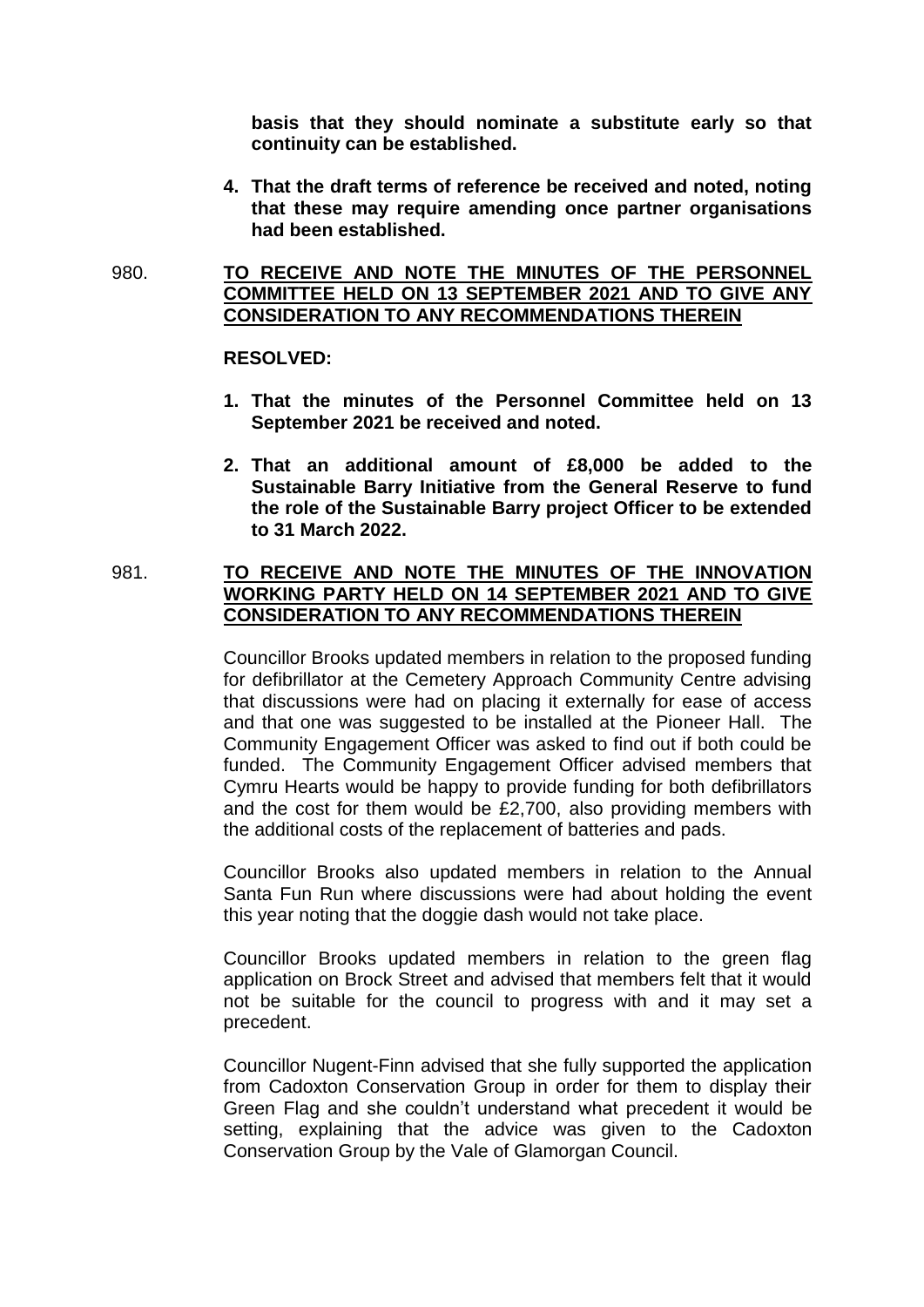Councillor Charles advised members that the Cadoxton Conservation Group received a grant from the Town Council in order for them to purchase a flag pole and pay towards installation costs. Councillor Charles added that it would be a good for Barry Town Council to approve the suggestion and couldn't understand what precedent it would set.

Councillor S Hodges had concerns in relation to the Town Council making the application on behalf of the Cadoxton Conservation Group and advised that if the Vale of Glamorgan adjusted their fees for community groups it would make the process more accessible for them, as there are many of Community Groups who have to make amendments to their halls without additional support in terms of Planning Applications. Councillor S Hodges wished to note that the work that the Cadoxton Community Group are doing is fantastic.

Councillor Lloyd-Selby agreed with Councillor S Hodges adding that it would be unfair on the Town Council to agree to the suggestion of submitting the application on behalf of Cadoxton Conservation Group and that the Vale of Glamorgan Council should do more for Community Groups in terms of fees for Planning Applications.

Councillor Bailey wished to echo the concerns raised by Councillors Nugent-Finn and Charles.

Councillor S Hodges suggested that the Town Council writes to the Community Liaison Committee asking if charges for planning applications for Community Groups could be explored with a view of reducing them.

Members voted on the recommendation that Barry Town Council does not submit the planning application to erect a flagpole at Brock Street on behalf of Cadoxton Conservation Group, the result was 16 for 6 against.

Members then voted for the Town Council to write to the Community Liaison Committee requesting that the fees charged for Community Groups in relation to Planning Applications be reviewed and the result was unanimous.

### **RESOLVED:**

- **1. That the minutes of the Innovation Working Party held on 14 September 2021 be received and noted.**
- **2. That a defibrillator be installed externally at both Pioneer Hall and Cemetery Approach Community Centre at a cost of approximately £3,000 and that Officers explore a grant towards the cost of this, noting that it is recommended that budgetary**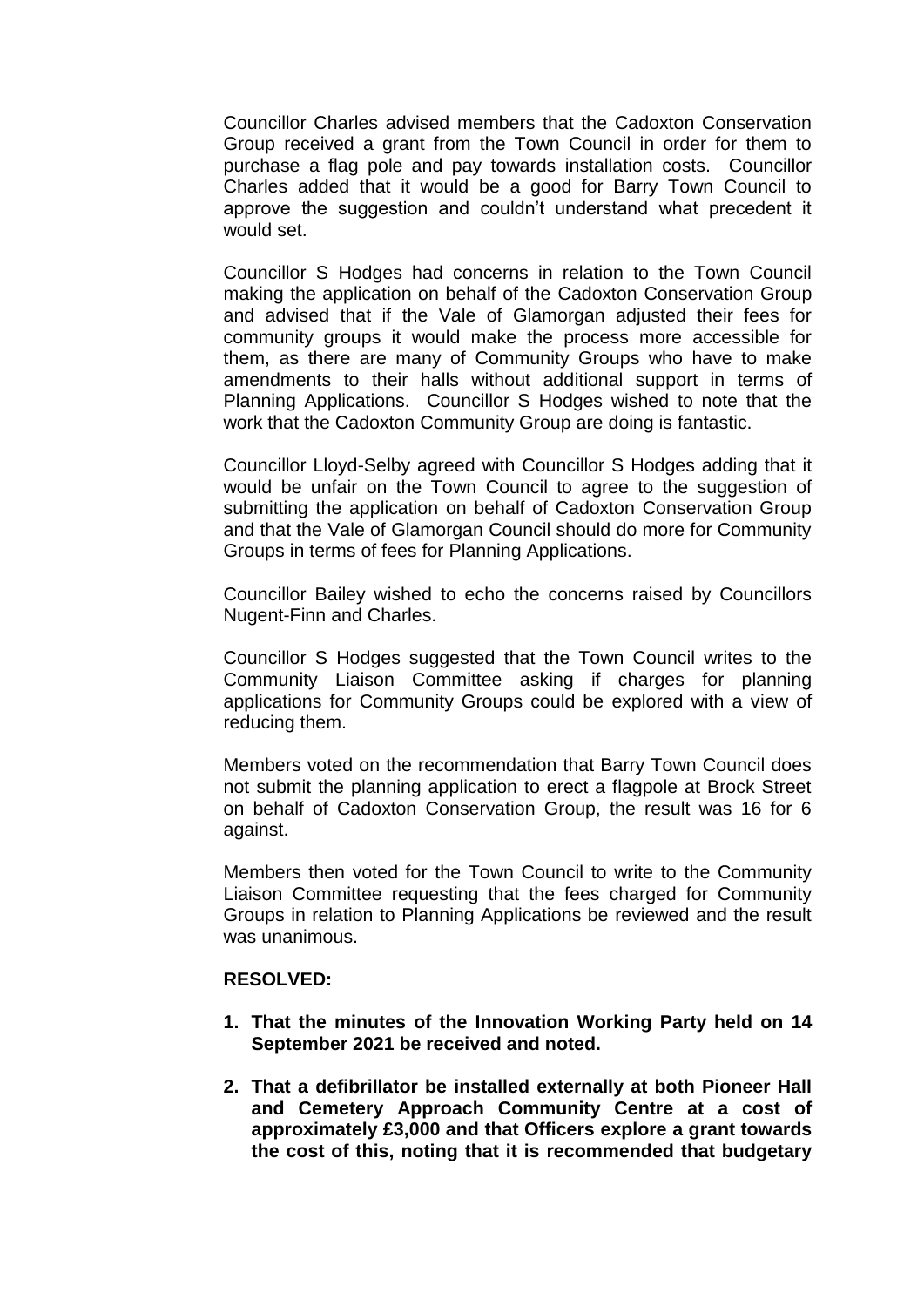**provision for this project is sourced from either the Corporate Events Budget or General Reserves.** 

- **3. That the Annual Santa Fun Run does go ahead for Christmas 2021, subject to the above restrictions/recommendations as outlined by the Vale of Glamorgan Council are adhered to.**
- **4. That Barry Town Council does not submit the planning application to erect flagpole at Brook Street on behalf of Cadoxton Conservation Group for the reasons outlined above.**
- **5. That the Deputy Chief Officer writes to the Community Liaison Committee requesting a review in fees for planning Applications for Community Groups.**
- **6. That the Officer explores the Mind Our Future fund further and is authorised to express the Town Council's interest in this grant opportunity, no later than 30 September 2021.**
- **7. That the Officer contracts the Vale of Glamorgan Council to enquire if they are aware of the funding and if so, whether the Town Council could partner with them to provide a voice for young people in Barry**

### 982. **FAIRTRADE ADVISORY COMMITTEE RESCHEDULE OF MEETING**

Members were provided with a report outlining alternative dates for the Fairtrade Advisory Committee.

**RESOLVED: That the Fairtrade Advisory Committee shall be rescheduled to take place on Monday 1 November 2021 at 6pm.**

### 983. **TO APPROVE THE SCHEDULE OF PAYMENTS FOR SEPTEMBER 2021 (FINAL)**

Members were provided with the schedule of payments for September 2021 (Final) for approval consisting of BACS payments and direct debits, in the amount of £20,732.67.

### **RESOLVED:**

- **1. That the information set out within the Schedule of Payments relating to salary payments for August and September 2021 inclusive, which has been certified and authorised by the appropriate officers in accordance with the requirements of Standing Order 19(c), be received and noted;**
- **2. That the schedule of payments for September 2021 (Final) consisting of BACS payments and direct debits, in the amount**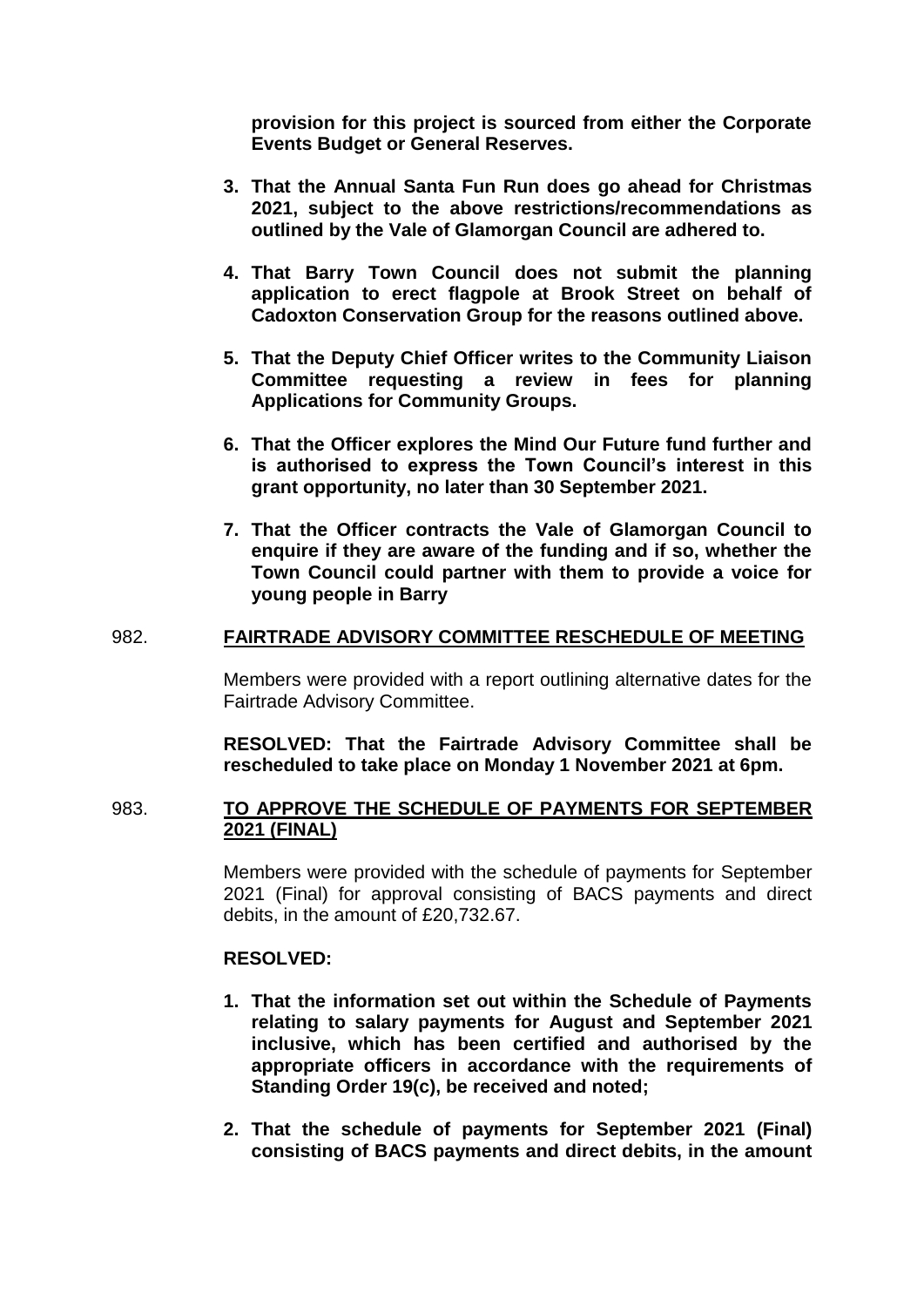**of £20,732.67 be approved, subject to the relevant papers being in order.** 

# 984. **TO RECEIVE AND NOTE THE BUDGET MONITORING REPORT TO 31 AUGUST 2021**

Members were provided with a report informing them about the Council's income and expenditure in the 2021/22 financial year as at the end of August 2021

**RESOLVED: That Members receive the budget monitoring report for August 2021, indicating the actual income and expenditure up to the end of month five in the 2021/22 financial year, noting the projected underspend of £1,349 for 2021/22 that will result in a net amount of £56,651 being transferred from reserves.** 

# 985. **TO REVIEW AND APPROVE NEW POLICY RECOMMENDATIONS FROM OTHER COMMITTEES**

a) Draft Hybrid Meetings Protocol suggested

Members were provided with a draft Hybrid Meeting Protocol for review and adoption as Recommended from the Personnel Committee at their meeting held on 12 July 2021 which was presented to the Council's previous meeting on 19 July 2021 where it was **RESOLVED That the Draft Hybrid Meetings Protocol be noted with the Chief Officer reviewing point 7(b) 'Mask wearing in public places and at meetings' and bring back to the next meeting of Council in September for approval.**

Councillor Lloyd-Selby reiterated her concerns shared in the minutes whereby she wished to clarify the points she raised in relation to minute no. 958 of the Full Council minutes where she requested clarification on the wearing of masks in the Chamber as Councillors were not wearing masks during the meeting and also to clarify whether standing to address Council was necessary during this time and that the risk assessment needed to be clear on these points.

Councillor S Hodges suggested that under item 12 of the protocol, there should be an addition where Officers can aid Chairs by advising when someone on Zoom is waiting to speak.

# **RESOLVED: That the Draft Hybrid Meetings approved and adopted, subject to the amendments discussed above.**

### 986. **DATE OF NEXT MEETING**

The Community Engagement Officer advised that Barry Youth Council will be in attendance at the next meeting.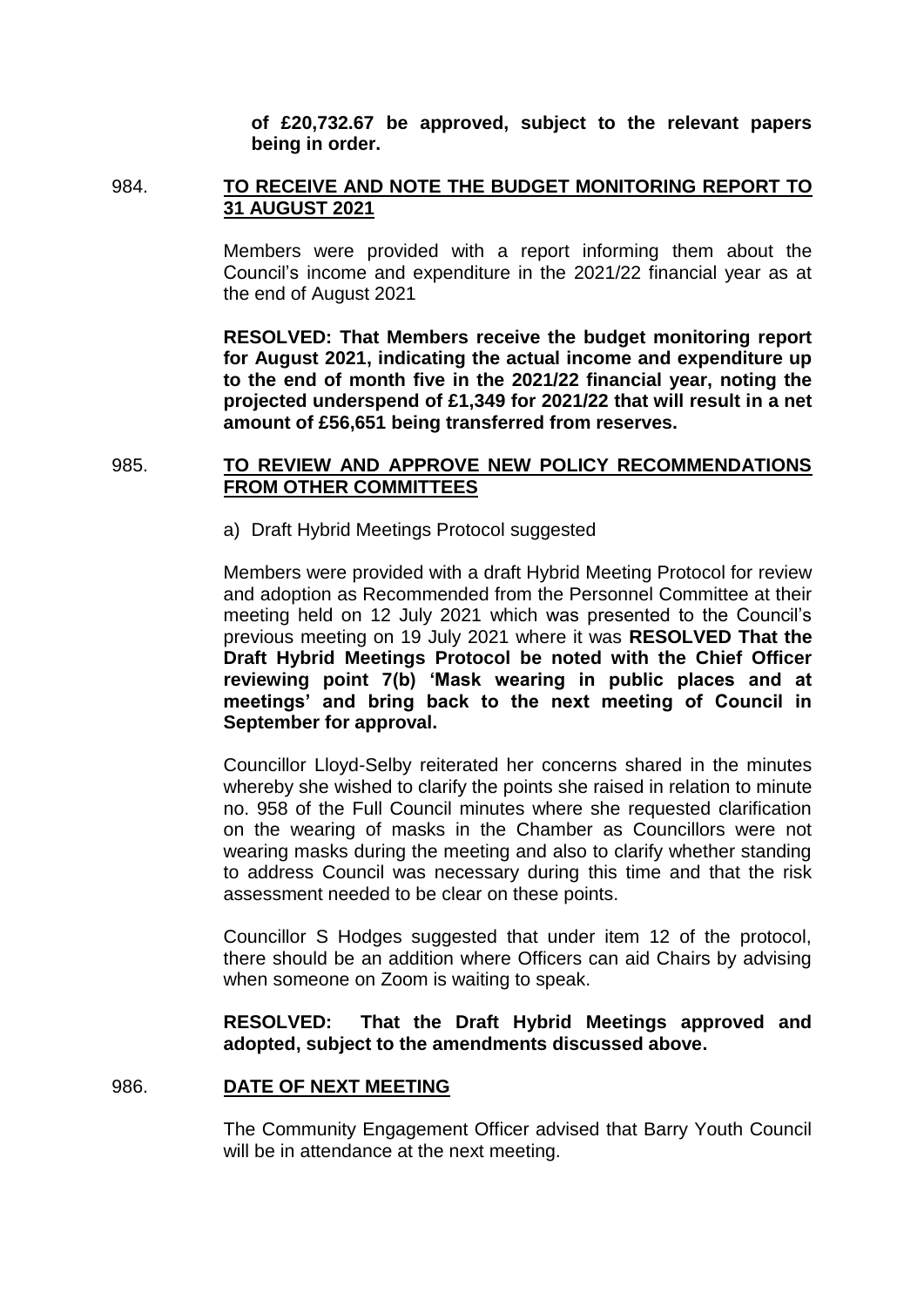**RESOLVED that the next meeting of Council is scheduled to be held on Monday 13 December 2021 at 7pm**

#### 987. **EXCLUSION OF THE PRESS & PUBLIC**

**RESOLVED that in accordance with section 1 (2) of the Public Bodies (Admission to Meetings) Act 1960, in view of the confidential nature of the business about to be transacted, it is advisable in the public interest that the press and public are excluded from the remainder of the meeting.**

#### 988. **URGENT ACTIONS**

Members were provided with a report advising them of the Urgent Actions that have been undertaken by the Chief Officer (Town Clerk) in conjunction with the Group Leaders, since the last meeting of Council held on 19 July 2021.

**RESOLVED: That the Urgent Actions contained within the report be received and noted.**

## 989. **VARIATION TO CEMETERY STAFF CONTRACTS UPDATE**

Members were provided with an update in relation to the proposed variation to Cemetery Staff contracts.

A lengthy discussion was had and members felt that it was necessary to have an Extraordinary Meeting of the Personnel Committee in order to discuss the finer details of the situation.

**RESOLVED: That an Extraordinary meeting of the Personnel Committee is scheduled to discuss this one item only.** 

## 990. **SUSPENSION OF STANDING ORDER 3(aa)**

**RESOLVED: That Standing Order 3(aa) be suspended for a period of 30 minutes.**

# 991. **MEMORIAL HALL AND THEATRE (MHT) GRANT FUNDING AGREEMENT**

Members were provided with an update report in relation to the Memorial Hall and Theatre (MHT) Grant Funding Agreement.

A full and detailed discussion was had. A confidential note of the meeting is on record with the Chief Officer.